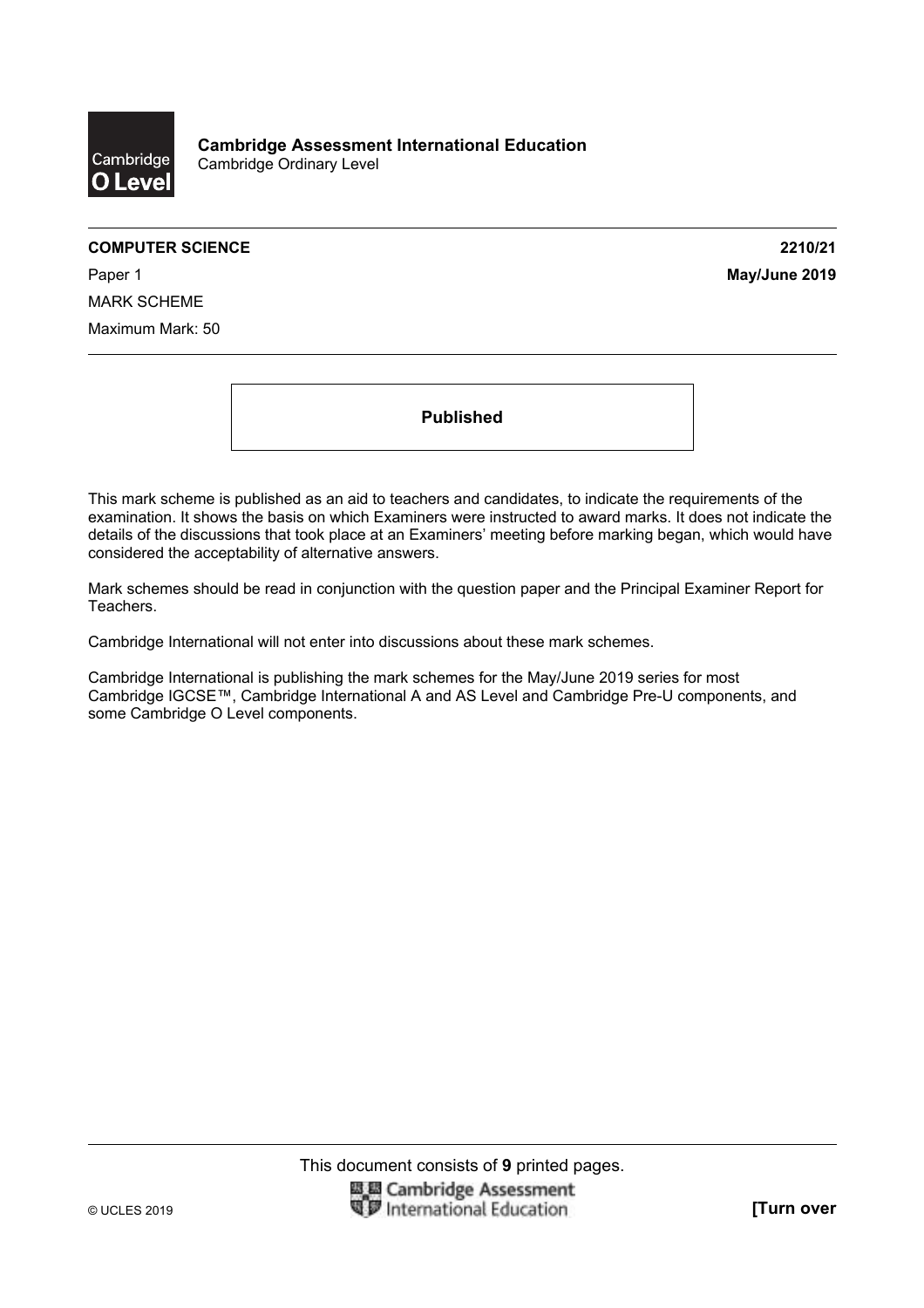# **Generic Marking Principles**

These general marking principles must be applied by all examiners when marking candidate answers. They should be applied alongside the specific content of the mark scheme or generic level descriptors for a question. Each question paper and mark scheme will also comply with these marking principles.

GENERIC MARKING PRINCIPLE 1:

Marks must be awarded in line with:

- the specific content of the mark scheme or the generic level descriptors for the question
- the specific skills defined in the mark scheme or in the generic level descriptors for the question
- the standard of response required by a candidate as exemplified by the standardisation scripts.

GENERIC MARKING PRINCIPLE 2:

Marks awarded are always **whole marks** (not half marks, or other fractions).

GENERIC MARKING PRINCIPLE 3:

Marks must be awarded **positively**:

- marks are awarded for correct/valid answers, as defined in the mark scheme. However, credit is given for valid answers which go beyond the scope of the syllabus and mark scheme, referring to your Team Leader as appropriate
- marks are awarded when candidates clearly demonstrate what they know and can do
- marks are not deducted for errors
- marks are not deducted for omissions
- answers should only be judged on the quality of spelling, punctuation and grammar when these features are specifically assessed by the question as indicated by the mark scheme. The meaning, however, should be unambiguous.

GENERIC MARKING PRINCIPLE 4:

Rules must be applied consistently e.g. in situations where candidates have not followed instructions or in the application of generic level descriptors.

GENERIC MARKING PRINCIPLE 5:

Marks should be awarded using the full range of marks defined in the mark scheme for the question (however; the use of the full mark range may be limited according to the quality of the candidate responses seen).

GENERIC MARKING PRINCIPLE 6:

Marks awarded are based solely on the requirements as defined in the mark scheme. Marks should not be awarded with grade thresholds or grade descriptors in mind.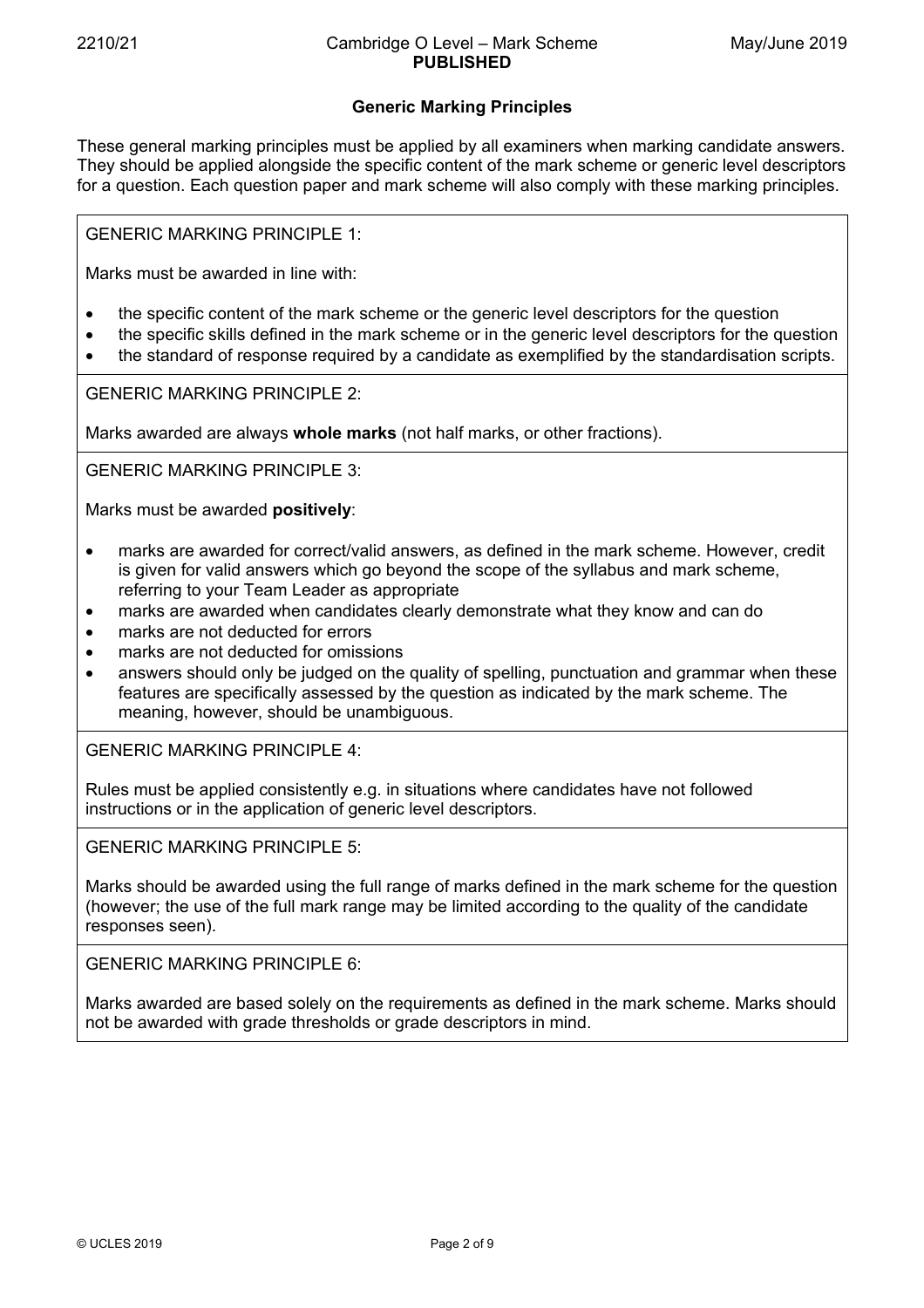| <b>Question</b>                | <b>Answer</b>                                                                                                                                                                                                                                                                                                                                                                                                                                                                             |  |  |  |  |
|--------------------------------|-------------------------------------------------------------------------------------------------------------------------------------------------------------------------------------------------------------------------------------------------------------------------------------------------------------------------------------------------------------------------------------------------------------------------------------------------------------------------------------------|--|--|--|--|
| 1(a)(i)                        | Many correct answers, the name must be meaningful. Must relate to Task 1<br>1 mark per bullet point                                                                                                                                                                                                                                                                                                                                                                                       |  |  |  |  |
|                                | e.g.1<br>Array<br>BusA<br>Data type<br>integer<br>Purpose<br>storing the minutes late                                                                                                                                                                                                                                                                                                                                                                                                     |  |  |  |  |
|                                | e.g.2<br>Array<br>Day<br>Data type<br>string<br>Purpose<br>storing the code for the day of the week                                                                                                                                                                                                                                                                                                                                                                                       |  |  |  |  |
| 1(a)(ii)                       | Many correct answers, the name must be meaningful. Names shown are<br>examples only.<br>1 mark per bullet point                                                                                                                                                                                                                                                                                                                                                                           |  |  |  |  |
|                                | Task 2 variable name<br>BusAMinsLate<br>$\bullet$<br>Data type<br>real<br>٠<br>Purpose<br>used in calculation of average minutes late                                                                                                                                                                                                                                                                                                                                                     |  |  |  |  |
|                                | Task 3 variable name<br>SearchDay<br>Data type<br>string<br>Purpose<br>to input the day to be searched for<br>$\bullet$                                                                                                                                                                                                                                                                                                                                                                   |  |  |  |  |
| 1(b)                           | 1 mark for each point:<br>MP1<br>Conditional statement to identify when a bus is late (punctuality<br>(0)<br>Count the number of late days for at least one bus route<br>MP <sub>2</sub><br>Total the late minutes for at least one bus route<br>MP3<br>MP4<br>Calculation of average minutes late                                                                                                                                                                                        |  |  |  |  |
|                                | 1 mark for each point (max three points):<br>Initialisation of counting/totalling variables<br>MP <sub>5</sub><br>MP <sub>6</sub><br>Iteration through days<br>Checking all buses<br>MP7<br>MP8<br>Count late days and total minutes for all bus routes<br>MP9<br>Output of number of late arrivals or average minutes late for at<br>least one bus route<br><b>MP10</b><br>Output complete with all bus routes with late arrivals and<br>average minutes late, with appropriate messages |  |  |  |  |
| Example algorithm on next page |                                                                                                                                                                                                                                                                                                                                                                                                                                                                                           |  |  |  |  |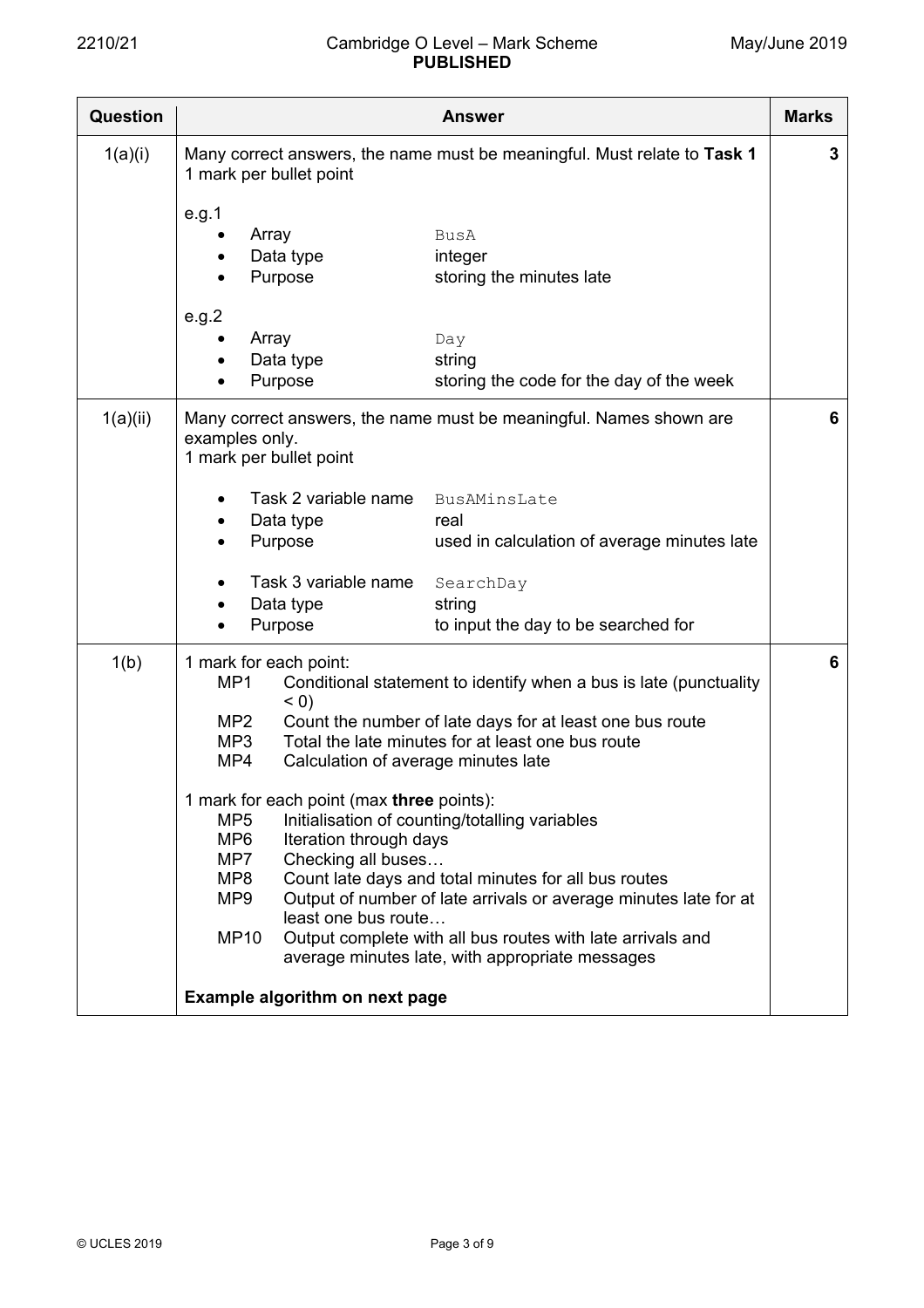## 2210/21 Cambridge O Level – Mark Scheme **PUBLISHED**

| <b>Question</b> | <b>Answer</b>                                                                                                                                                                              |  |  |  |  |  |
|-----------------|--------------------------------------------------------------------------------------------------------------------------------------------------------------------------------------------|--|--|--|--|--|
| 1(b)            | Example algorithm                                                                                                                                                                          |  |  |  |  |  |
|                 | CountA $\leftarrow$ 0; CountB $\leftarrow$ 0; CountC $\leftarrow$ 0; CountD $\leftarrow$ 0;                                                                                                |  |  |  |  |  |
|                 | CountE $\leftarrow 0$ ; CountF $\leftarrow 0$                                                                                                                                              |  |  |  |  |  |
|                 | TotalA $\leftarrow$ 0; TotalB $\leftarrow$ 0; TotalC $\leftarrow$ 0; TotalD $\leftarrow$ 0;                                                                                                |  |  |  |  |  |
|                 | TotalE $\leftarrow$ 0; TotalF $\leftarrow$ 0                                                                                                                                               |  |  |  |  |  |
|                 | FOR Days $\leftarrow$ 0 to 19                                                                                                                                                              |  |  |  |  |  |
|                 | IF BusA[Days] $< 0$<br>THEN                                                                                                                                                                |  |  |  |  |  |
|                 | CountA $\leftarrow$ CountA + 1                                                                                                                                                             |  |  |  |  |  |
|                 | $TotalA \leftarrow TotalA + BusA[DayS]$                                                                                                                                                    |  |  |  |  |  |
|                 | ENDIF<br>IF BusB[Days] $< 0$<br>THEN                                                                                                                                                       |  |  |  |  |  |
|                 | CountB $\leftarrow$ CountB + 1                                                                                                                                                             |  |  |  |  |  |
|                 | TotalB $\leftarrow$ TotalB + BusBA [Days]                                                                                                                                                  |  |  |  |  |  |
|                 | ENDIF                                                                                                                                                                                      |  |  |  |  |  |
|                 | IF BusC[Days] $< 0$<br>THEN                                                                                                                                                                |  |  |  |  |  |
|                 | CountC $\leftarrow$ CountC + 1                                                                                                                                                             |  |  |  |  |  |
|                 | TotalC $\leftarrow$ TotalC + BusC[Days]                                                                                                                                                    |  |  |  |  |  |
|                 | ENDIF                                                                                                                                                                                      |  |  |  |  |  |
|                 | IF BusD[Days] $< 0$<br>THEN                                                                                                                                                                |  |  |  |  |  |
|                 | Count $\leftarrow$ Count $\Gamma$ + 1                                                                                                                                                      |  |  |  |  |  |
|                 | $TotalD \leftarrow TotalD + BusD[Days]$<br>ENDIF                                                                                                                                           |  |  |  |  |  |
|                 | IF BusE [Days] $< 0$<br>THEN                                                                                                                                                               |  |  |  |  |  |
|                 | CountE $\leftarrow$ CountE + 1                                                                                                                                                             |  |  |  |  |  |
|                 | TotalE $\leftarrow$ TotalE + BusE[Days]                                                                                                                                                    |  |  |  |  |  |
|                 | ENDIF<br>IF $BusF[Days] < 0$                                                                                                                                                               |  |  |  |  |  |
|                 | THEN                                                                                                                                                                                       |  |  |  |  |  |
|                 | Count $\leftarrow$ Count F + 1                                                                                                                                                             |  |  |  |  |  |
|                 | TotalF $\leftarrow$ TotalF + BusF[Days]<br>ENDIF                                                                                                                                           |  |  |  |  |  |
|                 | NEXT                                                                                                                                                                                       |  |  |  |  |  |
|                 | PRINT "The number of late days for each bus route are:<br>Bus A "CountA", Bus B "CountB", Bus C "CountC", Bus D ",<br>CountD", Bus E ", CountE", Bus F "CountF                             |  |  |  |  |  |
|                 | PRINT "The average number of minutes late for each route<br>are: Bus A "TotalA/20", Bus B "TotalB/20", Bus C<br>"TotalC/20", Bus D ", TotalD/20", Bus E ", TotalE/20",<br>Bus F "TotalF/20 |  |  |  |  |  |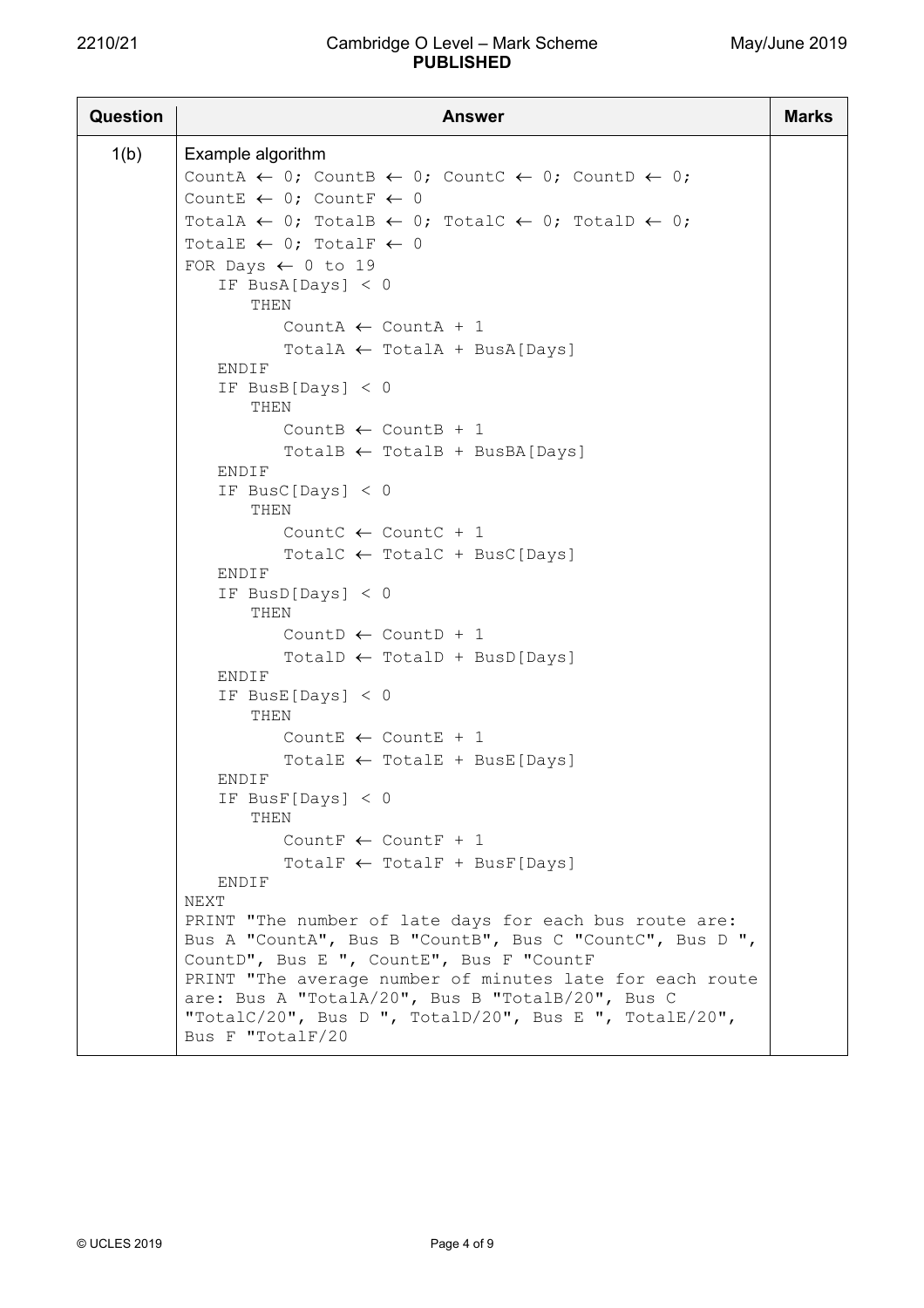| Question | <b>Answer</b>                                                                                               |              |  |  |  |  |
|----------|-------------------------------------------------------------------------------------------------------------|--------------|--|--|--|--|
| 1(c)     | Explanation of how the candidate's program performed the following:                                         | 3            |  |  |  |  |
|          | <b>Three</b> from:                                                                                          |              |  |  |  |  |
|          | MP1<br>The input stored as a variable                                                                       |              |  |  |  |  |
|          | MP2<br>The method used to find the position of the day in the Day<br>array that matches the input           |              |  |  |  |  |
|          | The array index is stored as a variable<br>MP3                                                              |              |  |  |  |  |
|          | MP4<br>The index variable used as the array index for each bus array                                        |              |  |  |  |  |
|          | and the contents of each array stored/output.<br>MP5                                                        |              |  |  |  |  |
| 1(d)     | Two from:                                                                                                   | $\mathbf{2}$ |  |  |  |  |
|          | MP1<br>Add a user input and prompt to enter the number of weeks<br>required to record data on arrival times |              |  |  |  |  |
|          | MP <sub>2</sub><br>Store the user input for number of weeks as a variable                                   |              |  |  |  |  |
|          | Calculation to change number of weeks to number of days<br>MP3                                              |              |  |  |  |  |
|          | Replace the upper limit of the loop with a variable<br>MP4                                                  |              |  |  |  |  |
|          | Increase the maximum size of the arrays to accommodate a<br>MP5<br>higher number of weeks                   |              |  |  |  |  |

| Question       | <b>Answer</b>                                                                                                                    |  |  |  |  |  |
|----------------|----------------------------------------------------------------------------------------------------------------------------------|--|--|--|--|--|
| $\overline{2}$ | Many possible answers, those given are examples only.<br>1 mark for each correct description and 1 mark for each correct example |  |  |  |  |  |
|                | Char<br>Description: A single character (from the keyboard)<br>A/H/2<br>Example:                                                 |  |  |  |  |  |
|                | <b>String</b><br>Description: An (ordered) sequence of characters<br>Example: Hello world / #123?Y / 234 78963                   |  |  |  |  |  |
|                | <b>Boolean</b><br>Description: A data type with two possible values<br>Example: TRUE / FALSE                                     |  |  |  |  |  |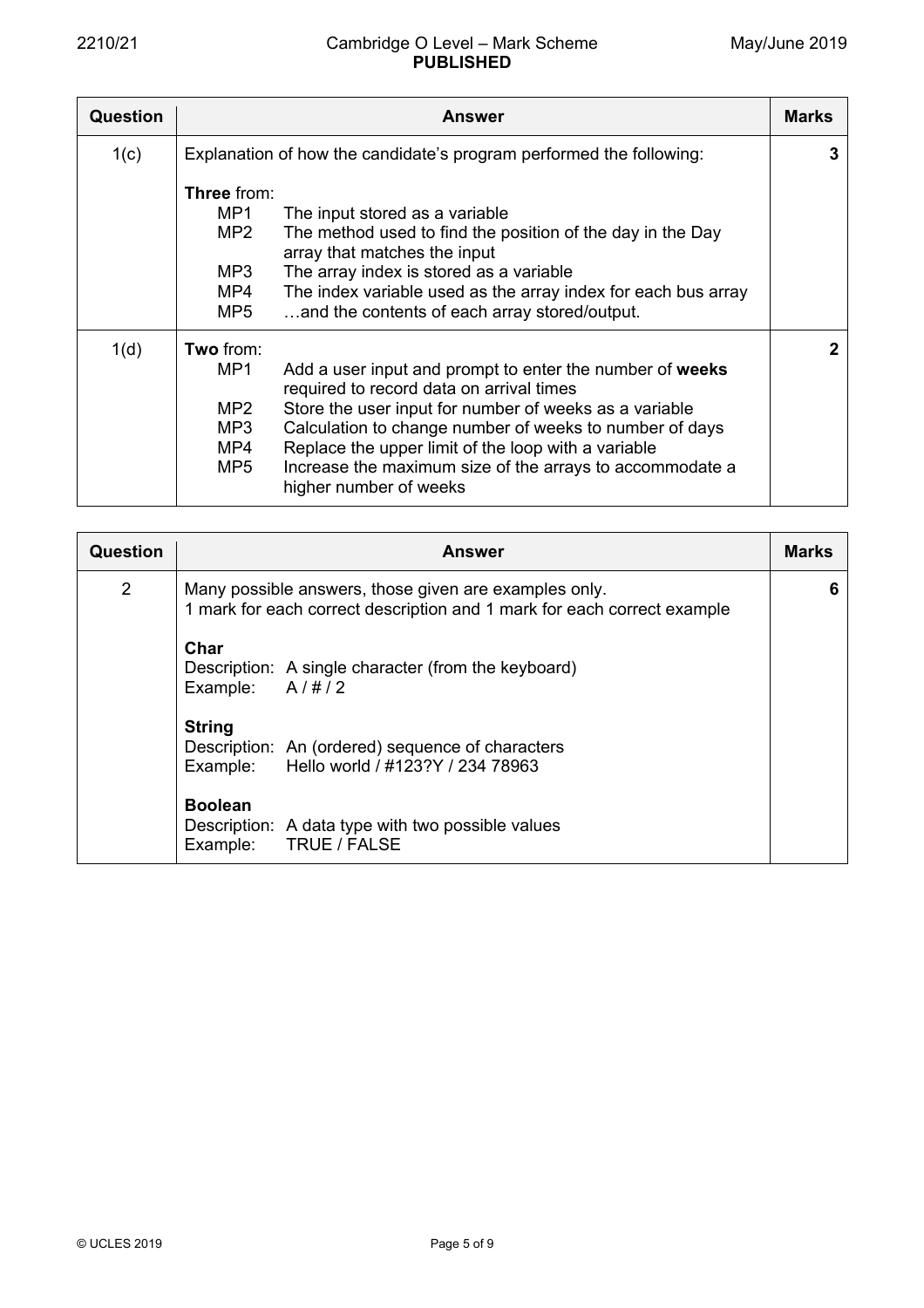| <b>Question</b> | <b>Answer</b>                                                                                                                                                                                                         |                |  |  |  |  |
|-----------------|-----------------------------------------------------------------------------------------------------------------------------------------------------------------------------------------------------------------------|----------------|--|--|--|--|
| 3(a)            | Many possible answers, those given are examples only.<br>1 mark per bullet:<br>IF<br>Condition and outcome<br>Example answer:<br>TF X < 0<br>THEN<br>PRINT "Negative"<br><b>ELSE</b><br>PRINT "Not negative"<br>ENDIF |                |  |  |  |  |
|                 | <b>OR</b>                                                                                                                                                                                                             |                |  |  |  |  |
|                 | 1 mark per bullet:<br><b>CASE</b><br>Condition and outcome                                                                                                                                                            |                |  |  |  |  |
|                 | Example answer:<br>CASE X OF<br>$1:$ PRINT ("ONE")<br>2: PRINT ("TWO")<br>OTHERWISE PRINT ("Less than ONE or more than TWO")<br><b>ENDCASE</b>                                                                        |                |  |  |  |  |
| 3(b)            | To allow different routes through a program<br>$\bullet$<br>dependent on meeting certain criteria                                                                                                                     | $\overline{2}$ |  |  |  |  |

| Question | <b>Answer</b>                                                                                                                                                                                                                                                                                                                                                   | <b>Marks</b> |
|----------|-----------------------------------------------------------------------------------------------------------------------------------------------------------------------------------------------------------------------------------------------------------------------------------------------------------------------------------------------------------------|--------------|
| 4(a)     | Range check                                                                                                                                                                                                                                                                                                                                                     |              |
| 4(b)     | Two from:                                                                                                                                                                                                                                                                                                                                                       | $\mathbf{2}$ |
|          | The entered number $(\forall a \land \exists w \in b)$ is being checked to see that it is not<br>$\bullet$<br>$<$ 0 or not $>$ 100<br>If it is, it is rejected and the user has to enter another number / an<br>$\bullet$<br>error message is displayed<br>Otherwise the number is accepted, the word 'Accepted' is output<br>$\bullet$<br>along with the Value |              |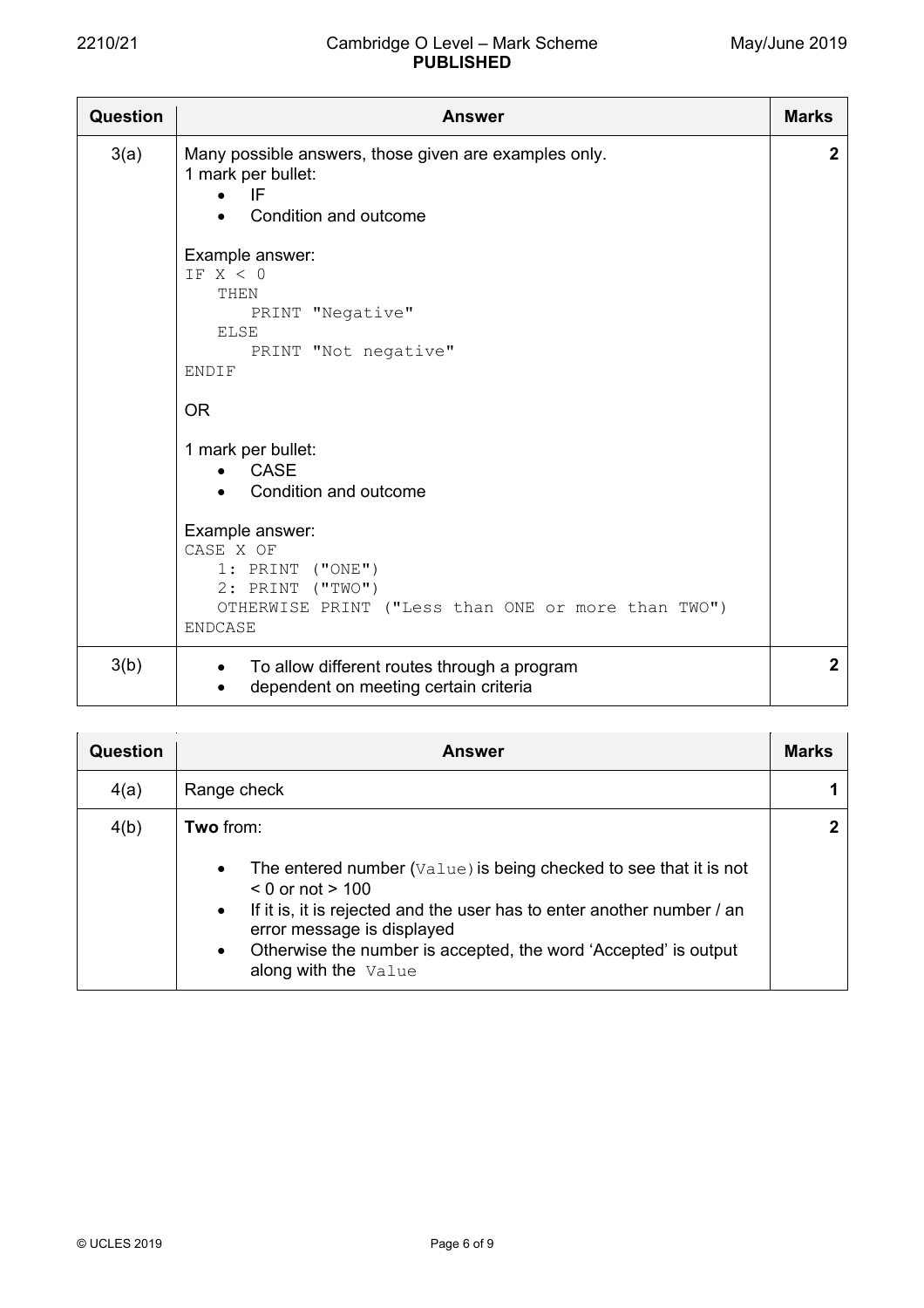## 2210/21 Cambridge O Level – Mark Scheme **PUBLISHED**

| <b>Question</b> | <b>Answer</b>                                                                                          |                                              |   |  |  |
|-----------------|--------------------------------------------------------------------------------------------------------|----------------------------------------------|---|--|--|
| 4(c)            | Value                                                                                                  | <b>OUTPUT</b>                                | 3 |  |  |
|                 |                                                                                                        | Input a value between 0 and 100<br>inclusive |   |  |  |
|                 | 200                                                                                                    | Invalid value, try again                     |   |  |  |
|                 | 300                                                                                                    | Invalid value, try again                     |   |  |  |
|                 | $-1$                                                                                                   | Invalid value, try again                     |   |  |  |
|                 | 50                                                                                                     | Accepted: 50                                 |   |  |  |
|                 |                                                                                                        |                                              |   |  |  |
|                 | 1 mark - Value column<br>1 mark – OUTPUT column first line<br>1 mark – OUTPUT column lines two to five |                                              |   |  |  |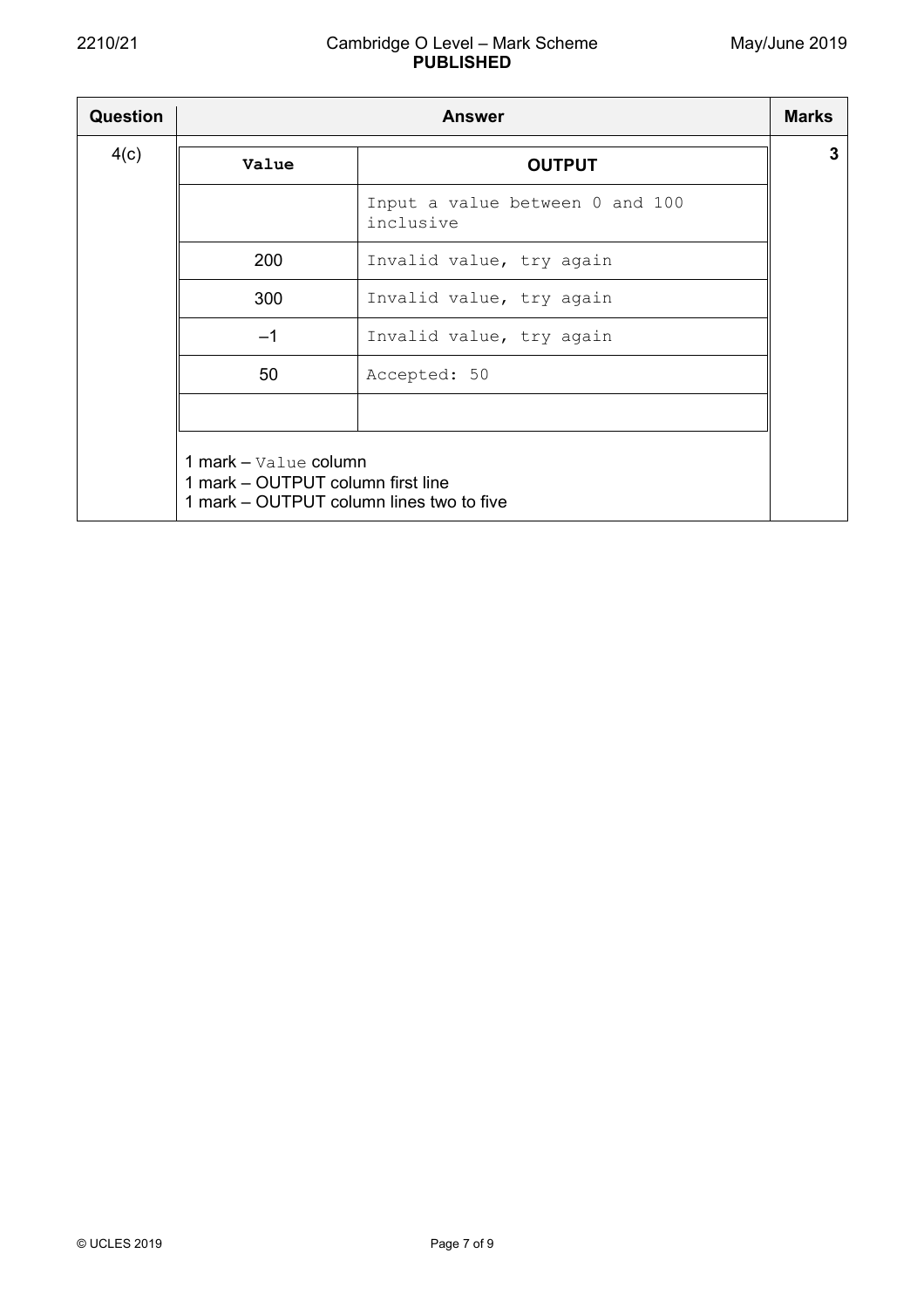## 2210/21 Cambridge O Level – Mark Scheme **PUBLISHED**